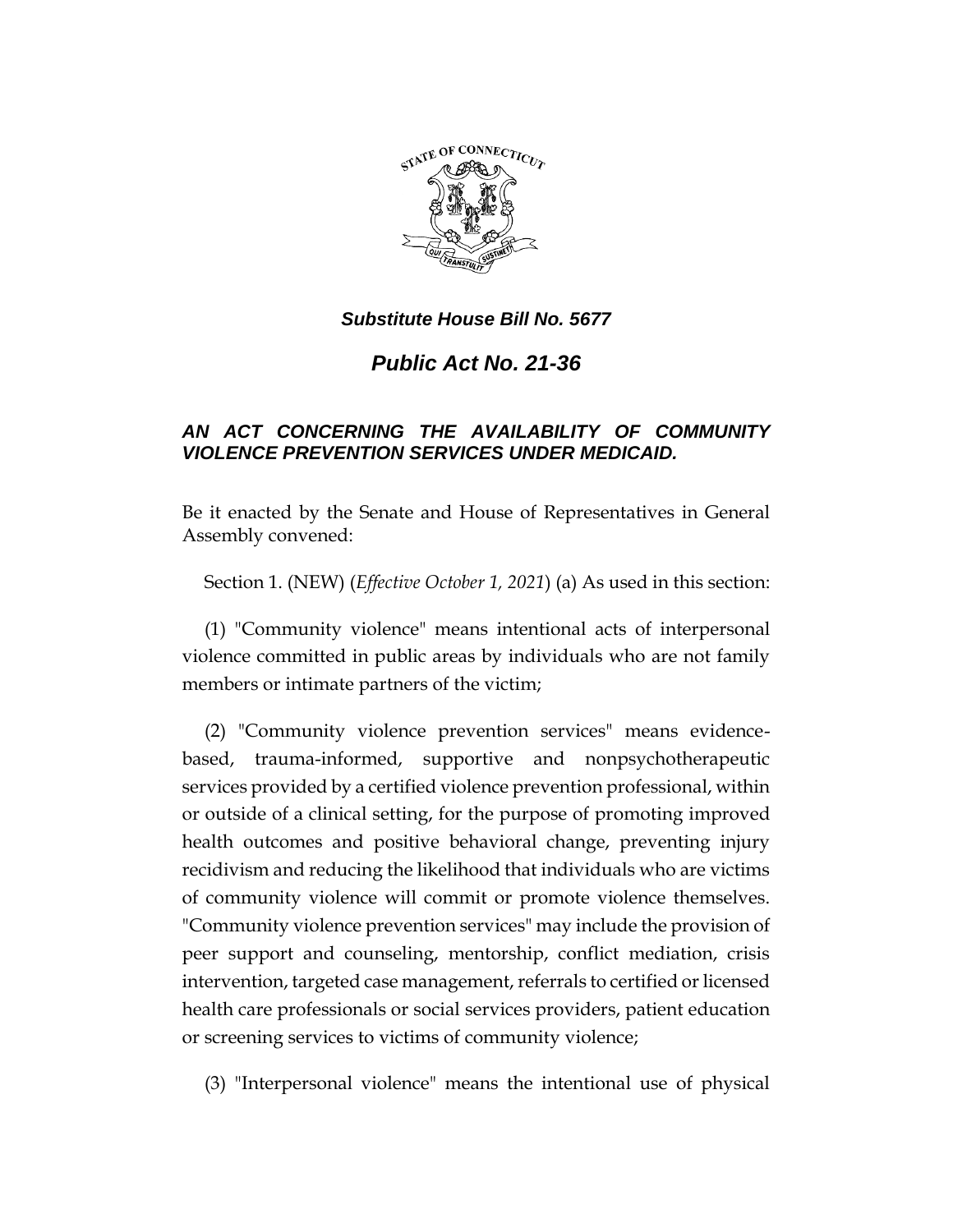force or power against other persons by an individual or small group of individuals;

(4) "Prevention professional" has the same meaning as described by the National Uniform Claim Committee (NUCC), or its successor, under NUCC Code Number 405300000X; and

(5) "Certified violence prevention professional" means a prevention professional who meets all of the conditions specified in subsection (c) of this section.

(b) (1) On or before July 1, 2022, the Commissioner of Social Services, shall amend the Medicaid state plan to make community violence prevention services available, to the extent permitted by federal law, to any Medicaid beneficiary who has: (A) Received medical treatment for an injury sustained as a result of an act of community violence, and (B) been referred by a certified or licensed health care provider or social services provider to receive community violence prevention services from a certified violence prevention professional, after such provider determines such beneficiary to be at elevated risk of a violent injury or retaliation resulting from another act of community violence.

(2) The Commissioner of Social Services shall seek any federal approvals necessary to implement this section, including, but not limited to, any state plan amendments or federal waivers by the federal Centers for Medicare and Medicaid Services. This subsection shall be implemented only to the extent that federal financial participation is available, and any necessary federal approvals have been obtained.

(3) The provisions of this subsection shall be implemented only to the extent permitted by federal law.

(c) Any prevention professional seeking certification as a certified violence prevention professional shall complete an accredited training and certification program for certified violence prevention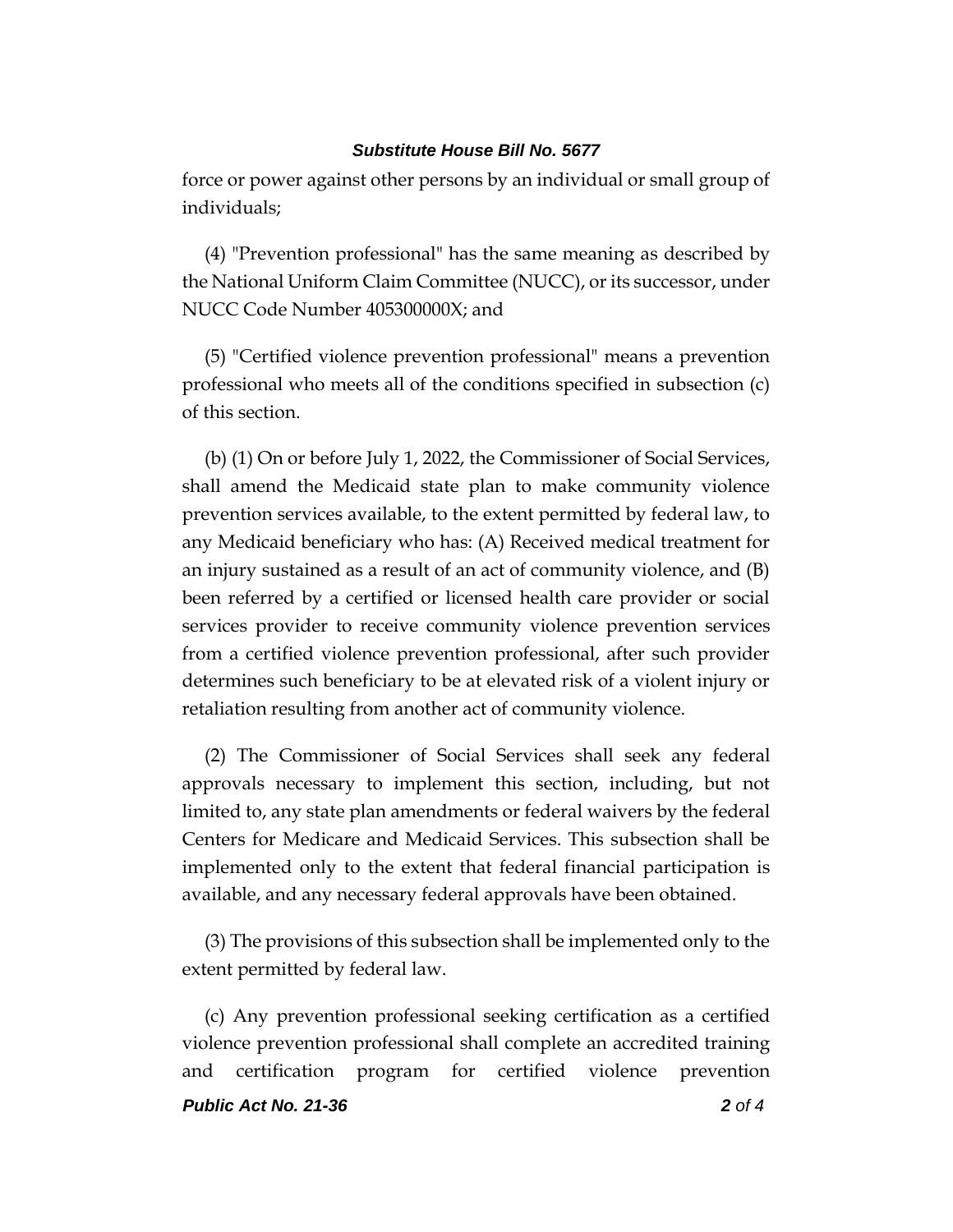professionals, approved in accordance with subsection (d) of this section and maintain such certification.

(d) On or before January 1, 2022, the Department of Public Health shall approve at least one accredited training and certification program for certified violence prevention professionals. Such program shall include:

(1) At least thirty-five hours of initial training, collectively addressing all of the following:

(A) The profound effects of trauma and violence and the basics of trauma-informed care;

(B) Community violence prevention strategies, including, but not limited to, conflict mediation and retaliation prevention related to community violence;

(C) Case management and advocacy practices; and

(D) Patient privacy and the federal Health Insurance Portability and Accountability Act of 1996, P.L. 104-191, as amended from time to time, (HIPAA); and

(2) At least six hours of continuing education every two years.

(e) Any entity that employs or contracts with a certified violence prevention professional to provide community violence prevention services shall:

(1) Maintain documentation that the certified violence prevention professional has met all of the conditions described in subsection (c) of this section; and

(2) Ensure that the certified violence prevention professional is providing community violence prevention services in compliance with